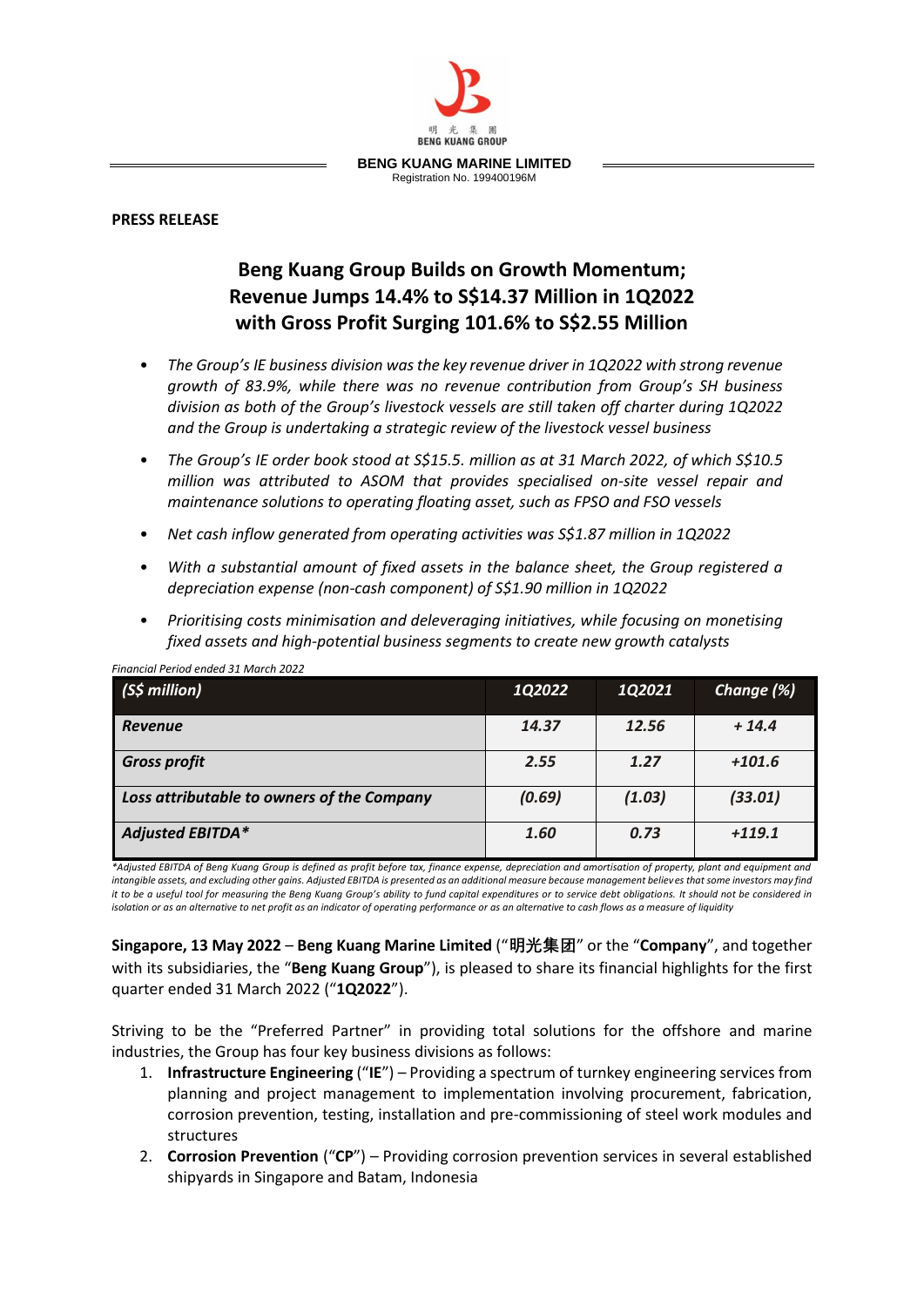

- 3. **Supply and Distribution** ("**SD**") Providing a variety of marine and industrial hardware, tools and equipment as well as consumables under its house brands like MASTER, MULTI-FLEX, WELL and SPLASH
- 4. **Shipping** ("**SH**") Operating two livestock vessels and two Indonesian-flagged assist tugs

**Revenue increased to S\$14.37 million in 1Q2022, representing a growth of 14.4% as compared to 1Q2021:** The Group's IE business division continued its strong performance with higher business volume in 1Q2022, where IE's revenue surged by 83.9% or S\$4.47 million, from S\$5.34 million in 1Q2021 to S\$9.81 million in 1Q2022.



With the IE division, the Group's 51%-owned subsidiary, Asian Sealand Offshore and Marine Pte Ltd ("**ASOM**"), was the main revenue contributor with S\$4.7 million or 48% of IE's 1Q2022 sales as a result of higher business volume.

Specialising in asset integrity solutions for operating floating assets such as Floating Production Storage and Offloading vessels and Floating Storage and Offloading vessels, among others, ASOM has established itself as a proficient "one-stop" offshore in-situ turnkey solutions provider in optimising and extending the life of such operating floating assets.

As a service-centric business, revenue contribution from ASOM has been growing progressively over the past few years and as at 31 March 2022, ASOM has an order book of S\$10.5 million and approximately 5.0 million in the pipeline.

In addition, the Group's other subsidiaries under IE have performed better for 1Q2022 as compared to 1Q2021, where new marine cranes supply orders have contributed to additional revenue following the Group's new marketing efforts in the Middle East and India markets. there were more fabrication work orders for its Batam yard due a recent uptrend in outsourcing manpower-intensive projects by established shipyard customers in Singapore to neighbouring countries to reduce the dependency on foreign workers. The Group owns and operate a waterfront fabrication yard in Batam, Indonesia with a land size of 32 hectares. In total, the IE business division (including ASOM) has an order book of S\$15.5 million as at 31 March 2022.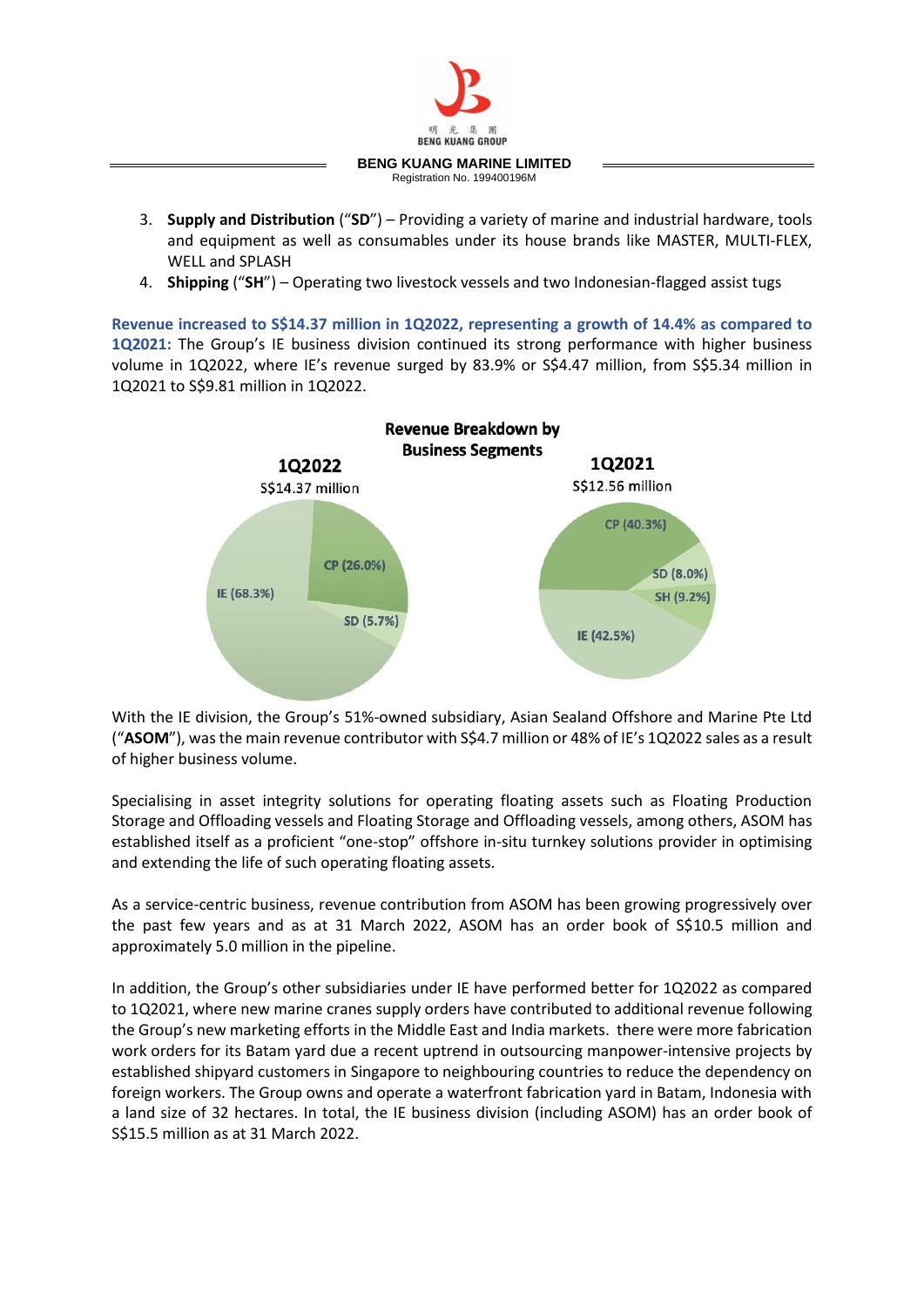

On its CP business division, the Group continues to proactively build up its order book and revenue recognition can start once the relevant works commenced. Revenue from the Group's CP decreased by 26.4% or S\$1.34 million from S\$5.07 million in 1Q2021 to S\$3.73 million in 1Q2022 as there was a short-term ad-hoc project in 1Q2021.

Revenue from the Group's SD declined S\$0.19 million to S\$0.82 million in 1Q2022 as compared to S\$1.01 million in 1Q2021. The Group's SD continue to undertake a key role within the Group's business model, serving as its internal procurement arm to support the rest of the Group's business units to manage the operating costs of consumables.

There was no revenue contribution from the Group's SH in 1Q2022 as both of the Group's livestock vessels continue to be off charter. The first livestock vessels was taken off charter since October 2020 due to an accident and it is currently docked on our Batam waterfront yard for upgrading and maintenance. The second livestock vessel was taken off charter as it was detained on 7 October 2021 by the Indonesia Navy for anchoring at unauthorised area but it has been released in November 2021 and it is back at the Group's Batam yard for maintenance. Given the current circumstances, the management is undertaking a strategic review of the livestock vessel business.

**Net cash of S\$1.87 million generated from operating activities during 1Q2022:** With a substantial amount of fixed assets in the balance sheet, the Group registered a depreciation expense (non-cash component) of S\$1.90 million in 1Q2022. Reflecting the adverse performance of the livestock carrier business activities, the Group recognised an impairment charge of S\$7.54 million in FY2021.

After adjusting for finance expense, depreciation and amortisation of property, plant and equipment and intangible assets, and excluding other gains, the Group recorded an adjusted EBITDA of S\$1.60 million in 1Q2022 as compared to the Group's adjusted EBITDA of S\$0.73 million in 1Q2021.

**Mr. Yong Jiunn Run, Chief Executive Officer of Beng Kuang Group, said:** *"We have strong momentum as we enter 2022 and we remain focused on high-potential business segments and new growth catalysts.* 

*Looking ahead, we also continue to explore initiatives to monetise our fixed assets and undertake deleveraging initiatives."*

**-END-**

**About Beng Kuang Marine Limited**

(Bloomberg: BKM:SP / Reuters: BENK.SI / SGX Stock Code: BEZ)

Beng Kuang Marine Limited ("**明光集团**" or the "**Company**", and together with its subsidiaries, the "**Beng Kuang Group**") was founded in 1994 and has been listed on Singapore Exchange since 15 October 2004.

With a multi-pronged business model, Beng Kuang Group continues to strive to be the "Preferred Partner" in providing total solutions for the offshore and marine industries.